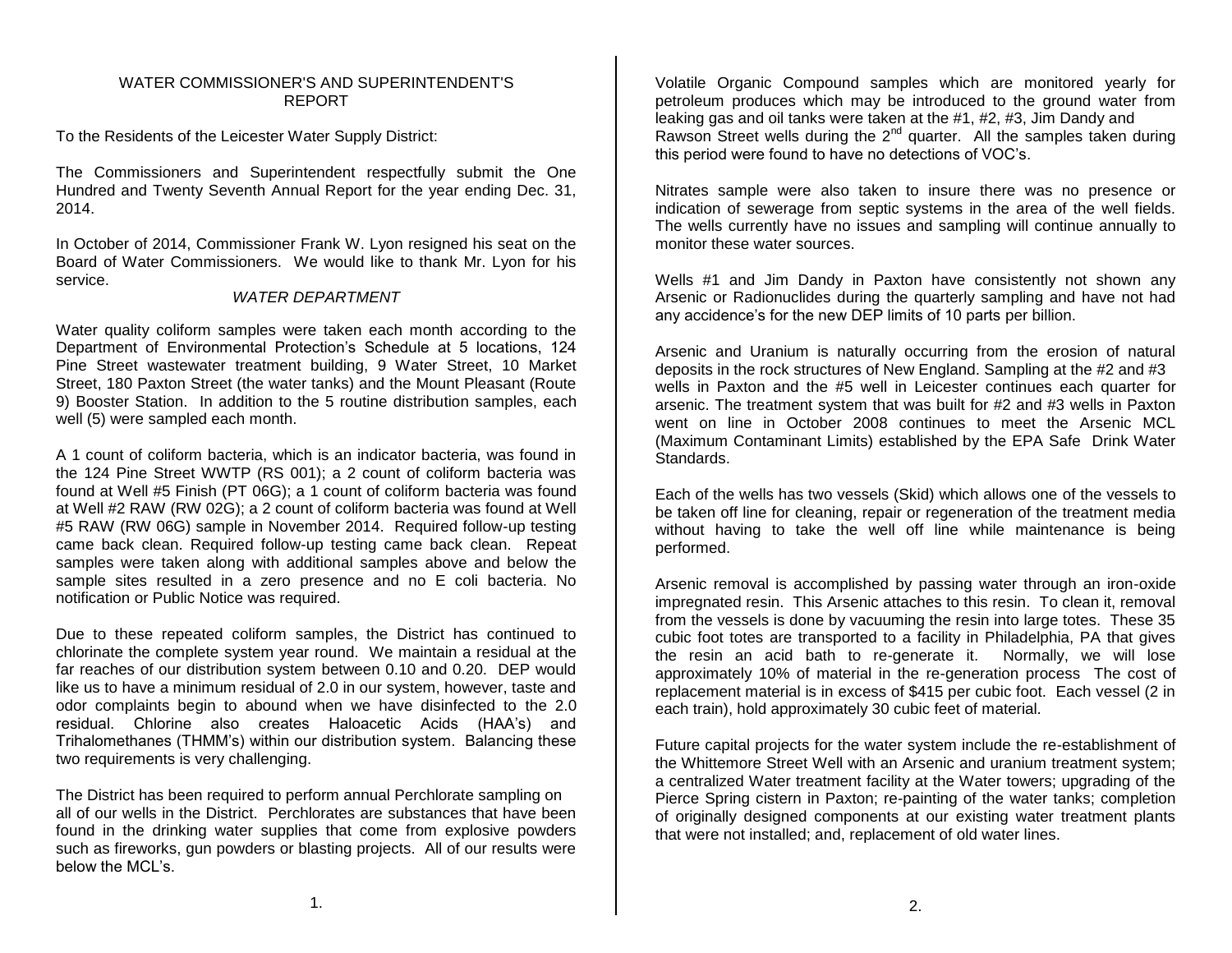The Hersey radio read meters have continued to perform poorly. Typical failure rates of meters is less than 1% per year. We have continually had failure rates of between 4 to 6 percent. We currently have a pilot program on-going with Badger E-Series, Ultrasonic Meters. These are read through a cellular connection. The software will allow us to have a customer portal that will allow customers to monitor their own usage. The Commissioners have also discussed going to monthly billing as well.

In July 2014, the Fifteenth Consumer Confidence reports were made available to the District which included information for the previous year 2012

Each year the Consumer Confidence reports are made available to the residents of the District by June 30 and include the information about water quality of each source, information about progress the District is making in protecting the sources and pertinent information about treatment along with general district business.

The District employs four fully licensed water treatment and distribution personnel.

We continue to collaborate with the Town of Leicester on water issues as they relate to economic development opportunities.

# *SEWER DEPARTMENT*

In September 2010, the LWSD was issued a new, 5-year renewal of their National Pollution Discharge Elimination System (NPDES) permit. Some of the major changes in this permit include a decrease in our discharge limits for Total Phosphorous, Total Recoverable Copper, Aluminum and Ammonia-Nitrogen. We must also report quarterly for Total Kjeldahl Nitrogen, Total Nitrate and Total Nitrite. In our previous permit we were required to perform quarterly toxicity testing on our effluent. This has been reduced to semi-annual testing.

The monthly test results of the daily laboratory analysis have been forwarded to the Department of Environmental Protection (DEP) and the Environmental Protection Agency (EPA) as required. In addition quarterly sampling was conducted to determine the Toxicological for Acute and Chronic species survival of the treated effluent from the WWTP. There were no exceptions during 2013.

The District currently operates eight (8) Wastewater Pump Stations (WWPS) for the LWSD and three (3) WWPS Pump Stations for the Hillcrest Sewer District. All together at the end of 2013 the District operations

include 11 Waste Water Pump Stations, 5 Drinking Water Pump Stations and 3 Drinking Water Booster Stations in addition to the WWTP located on Pine Street.

The District is required to report annually on Infiltration and Inflow (I/I) within our collection system. Areas have been identified for upgrades to include replacement of old clay pipes; lining of clay pipes; replacement of deficient manholes; composite lining of deficient manholes; and, installation of watertight manhole covers.

The Board of Commissioners set aside funds to look at the overall health of the wastewater treatment plant. This study was completed in November 2011 and will be used to upgrade the plant going forward. Regulatory requirements, fatigue and breakdowns at the plant predicated this study and future upgrades and maintenance to the plant.

The District moved forward on the design of a new headworks facility. The design is approximately 75% complete. The design and construction have been placed on hold due to issues on the water side of our system.

The headworks screens out rags and paper through a smaller (3/8") screen. Currently the headworks have a (3/4") screen. A solids washer is proposed to wash the rags and paper materials to remove organic matter to be recycled back as food into the wastewater process. Everything else is compacted down to be placed into the solid waste container. A new grit removal system will remove inorganic matter. Currently, all of these materials are being passed through the whole plant. Construction of the new headworks will allow us to process wastewater more efficiently and slow down the wear and tear on downstream components.

Future projects include the installation of additional aeration tanks; replacement of mechanical aeration equipment with more energy efficient bubble aeration; replacement and upgrading of obsolete electrical components; sludge pump replacement; emergency generation upgrades; upgrading of sludge de-watering systems; and, upgrade of the chlorine contact chamber. These upgrades will allow us to assist the Town of Leicester in economic development areas.

The Commissioners once again caution the residence of the District about sump pumps, roof drains, removing cleanout covers to allow surface water to enter the sanitary sewer or any other means of allowing rain or surface water to be discharged to the sanitary sewer system.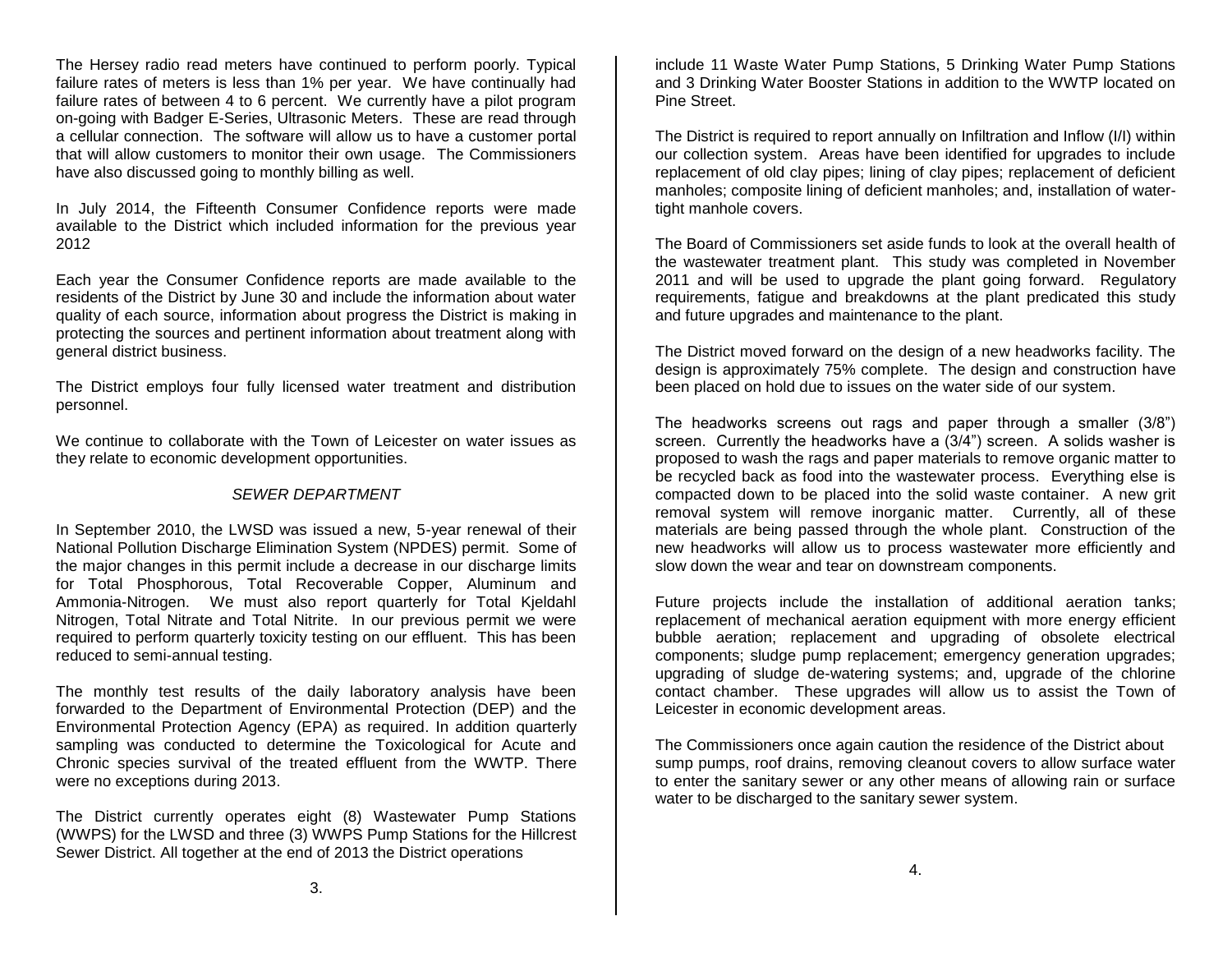District Rules and Regulations read as follows: Article 4 Section 6 Specific Prohibitions: The following discharges are specifically prohibited:

- A. Groundwater, storm water and surface waters, including but not limited to, roof and surface runoff, and subsurface drainage.
- B. No water from pools, reservoirs, or cellars shall be drained into any sanitary sewer either by gravity or pump.

Should your residence be found in violation through random inspections and smoke testing, the offender will be given 30 days to correct the violation and will be fined or service discontinued according to the penalty section of the Rules and Regulations.

Copies of the Rules and Regulations are available at the office or can be found on the Districts Web Site at LWSD.Net along with Notices, Applications and other District information.

The District employs three fully licensed wastewater operators. We have a fourth staff person that is pursuing their wastewater licensure.

We continue to collaborate with the Town of Leicester on wastewater issues as they relate to economic development opportunities.

**Minutes of the 127th Annual Meeting Leicester Water Supply District April 29, 2014**

In accordance with the warrant legally served and posted, the legal voters of the Leicester Water Supply District Meeting Hall, 124 Pine Street, in the Town of Leicester on Tuesday April 29, 2014 at seven (7:00 pm) in the evening, to act on the following Articles, viz::

Meeting has been postponed until May 27, 2014, due to lack of quorum.

Respectfully submitted Nancy Almeida District Clerk April 29, 2014

# **Minutes of the 127th Annual Meeting Leicester Water Supply District May 27, 2014**

 In accordance with the warrant legally served and posted, the legal voters of the Leicester Water Supply District Meeting Hall, 124 Pine Street, in the Town of Leicester on Tuesday May 27, 2014 at seven (7:00 pm) in the evening, to act on the following Articles, viz::

J. Donald Lennerton, Jr. advises Frank Lyon has elected not to moderate this annual meeting therefore Sandra Wilson will moderate the meeting.

The appointed Moderator called the meeting to order at 7:00 P.M.

Robert Wilson makes a motion that all voters have a copy of the warrant at hand prior to the reading. J. Donald Lennerton, Jr. seconded. All in favor.

**ARTICLE 1:** J. Donald Lennerton, Jr. moves that we dispense with the reading of the officers reports as copies of the 126<sup>th</sup> Annual Reports of the District Officers be accepted with the exception of any typographical errors. Robert Wilson seconded. All in favor.

**ARTICLE 2:** Margaret Wilson nominated Robert Wilson as water commissioner for a term of three years. J. Donald Lennerton, Jr. makes a motion to accept the nomination of Robert F. Wilson as Water Commissioner for a term of three years. All in favor.

**ARTICLE 3:** J. Donald Lennerton, Jr. makes a motion that the District vote to pay the District Officers for the fiscal year beginning July 1, 2014.

| Commissioner Chairman\$2,029.00 |            |
|---------------------------------|------------|
| 2 other Commissioners\$3,520.00 |            |
| Moderator\$ 137.50              |            |
| Clerk                           | \$302.50   |
| <b>TOTAL</b>                    | \$5,989.00 |

A second was made by Frank Lyon seconded. All in favor.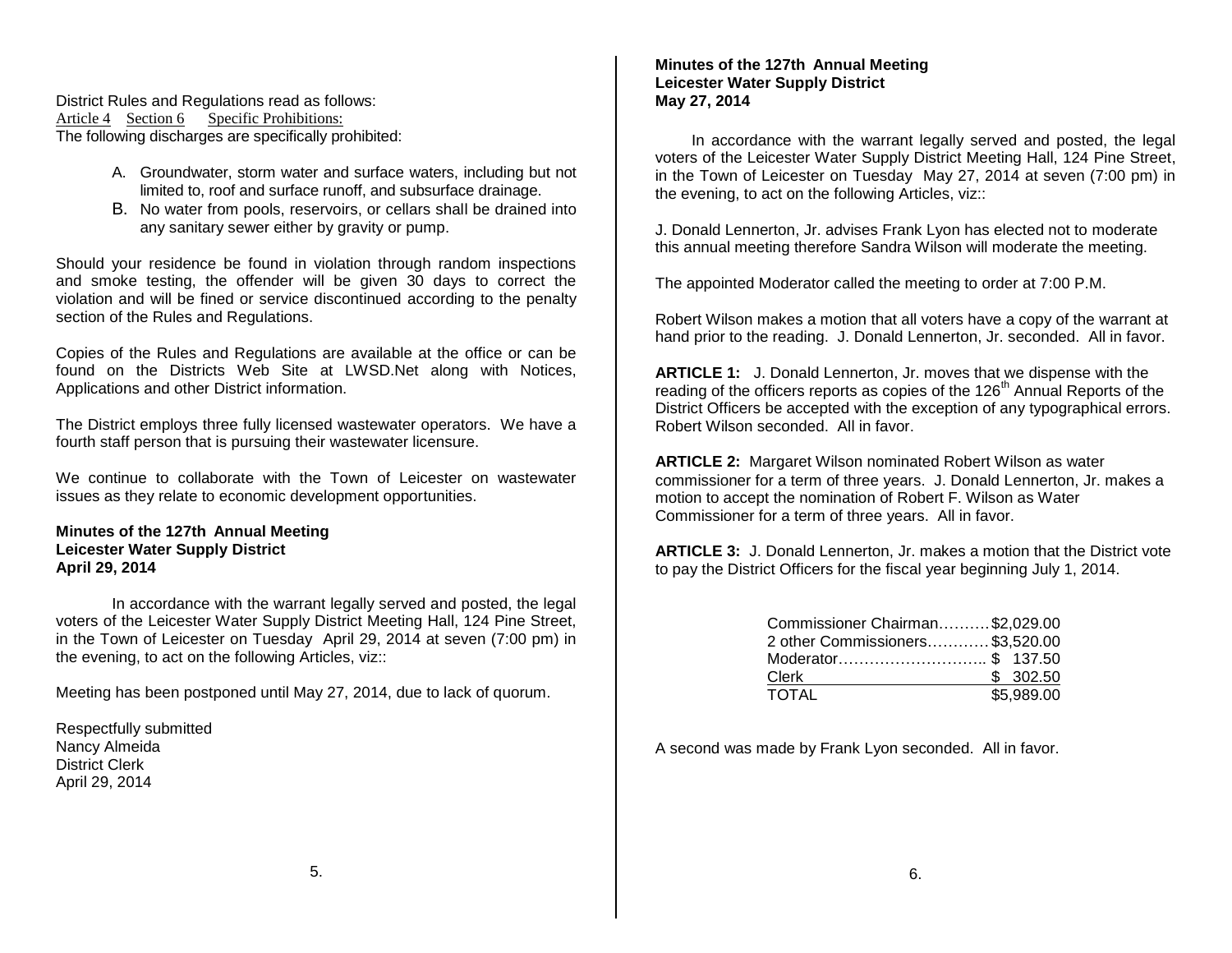**ARTICLE 4:** Robert Wilson moves that the District vote to raise and appropriate the following sums of money to defray the expenses of the District for the fiscal year July 1, 2014.

| Water & Sewer maintenance \$795,547.90              |  |
|-----------------------------------------------------|--|
| Transfer from Water & Sewer Rate Relief\$ 97,607.00 |  |
|                                                     |  |

#### To transfer from the

| Waite Street, Massasoit, Rural, Chapel Sewer Lateral Account |  |
|--------------------------------------------------------------|--|
| To Maturing Debt (Principal)\$ 30,834.00                     |  |
| To Interest on Debt (Interest)\$ 25,282.86                   |  |
|                                                              |  |

To transfer from the

| Route 9 West Sewer Lateral Account         |  |
|--------------------------------------------|--|
| To Maturing Debt (Principal)\$ 84,678.00   |  |
| To Interest on Debt (Interest)\$ 66,365.93 |  |
|                                            |  |

The motion was seconded and voted. None opposed.

**ARTICLE 5:** J. Donald Lennerton, Jr. moves that the District vote to authorize the Treasurer with the approval of the Commissioners to borrow in anticipation of the revenue for the fiscal year beginning July 1, 2015, in accordance with Mass. General Laws, Chapter 44, Section 4 and Acts in amendment thereon, and including in additional thereto, Chapter 849 of the Acts of 1969, as amended, by issuing a note or notes payable within one year and renew any note or notes as may be given for a period of less then one year.

The motion was seconded and voted unanimously.

**ARTICLE 6:** Frank Lyon moves to transfer \$41,623.01 from Sewer Stabilization to 2014 operating budget to defray the expenses of the District for the fiscal year beginning July 1, 2014 in order to payoff the Rawson Street note.

The motion was seconded and voted unanimously.

**ARTICLE 7:** Frank Lyon moves that the District transfer \$55,000.00 from Water Development Account to fund the completion of the engineering of a water treatment facility at the water towers.

The motion was seconded by Robert Wilson and voted unanimously.

**ARTICLE 8:** J. Donald Lennerton, Jr. moves that the District vote to amend the General By-laws of the District (Adopted March 27, 1956; Amendment November 26, 1990; Amendment March 29, 1994; Amendment April 29, 1997; Amendment June 21, 2006) to remove Article 6, **ANNUAL REPORTS** SECTION 1 and replace with the following: "The Annual Reports of the Officers of the District shall be made available to each water taker with the District upon request".

The motion was seconded by Robert Wilson and voted unanimously.

**ARTICLE 9:** Robert Wilson moves the District to vote to amend the General By-laws of the District (Adopted March 27, 1956; Amendment November 26, 1990; Amendment March 29, 1994; Amendment April 29, 1997; Amendment June 21, 2006) to remove Article 1, Section 4 "Fifteen, or more, voters shall constitute a quorum for action under any warrant; provided, that a number less than a quorum may vote and adjournment." And **REPLACE** with the following: "Ten, or more, voters shall constitute a quorum for action under any warrant; provided, that a number less than a quorum may vote and adjournment."

The motion was seconded and voted unanimously.

Robert Wilson moves to adjourn the Annual District meeting. J. Donald Lennerton, Jr. seconded. 16 legal voters attended the meeting.

Meeting Adjourned at: 7:30 P.M.

Respectfully submitted: Nancy Almeida District Clerk May 27, 2014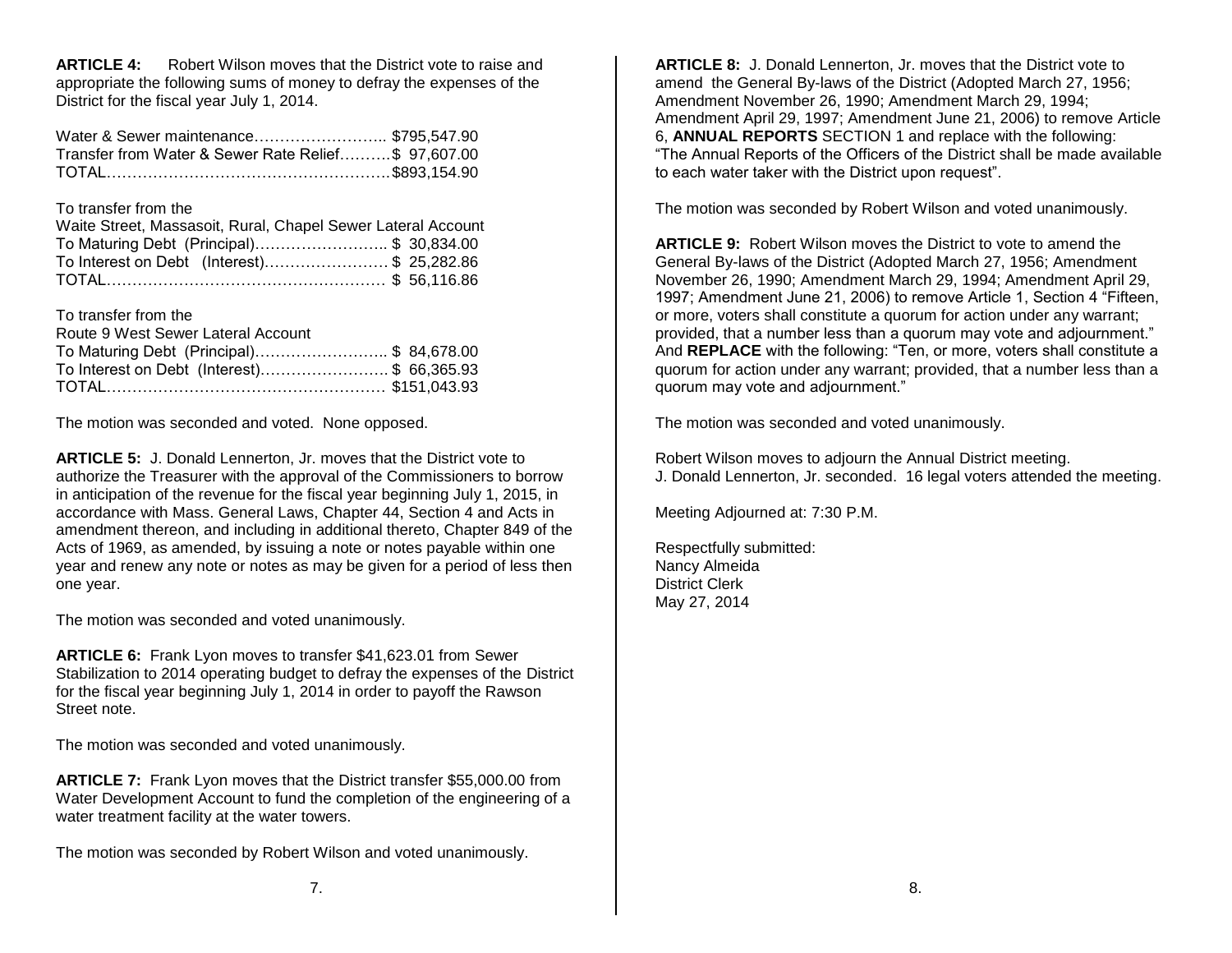| <b>TREASURER'S REPORT</b>                   |                | <b>ANALYSIS OF CASH</b>                     |                |
|---------------------------------------------|----------------|---------------------------------------------|----------------|
| JULY 1, 2013 TO JUNE 30, 2014               |                |                                             |                |
|                                             |                | WATER DEVELOPMENT                           | \$231,034.40   |
| <b>RECEIPTS</b>                             | 2014           | SEWER DEVELOPMENT                           | \$1,940,472.38 |
|                                             |                | <b>WATER &amp; SEWER RATE RELIEF</b>        | \$385,977.15   |
| <b>WATER REVENUE</b>                        | \$323,717.51   | SEWER STABILIZATION ACCOUNT                 | \$66,559.71    |
| <b>SEWER REVENUE</b>                        | \$382,001.98   | CAPITAL EQUIPMENT ACCOUNT                   | \$0.00         |
| INTEREST INCOME BANK ACCOUNTS               |                | RAWSON ST. LATERAL                          | \$4,071.62     |
|                                             | \$5,453.05     | RT 9 W. SEWER LATERAL                       | \$990,067.18   |
| <b>INTEREST WAITE LATERAL</b>               | \$657.01       | <b>WAITE/CHAPEL LATERAL</b>                 | \$316,216.32   |
| INTEREST BREEZY/RAWSON LATERAL              | \$29.27        | <b>DEPOSIT IN TRANSIT</b>                   | \$0.00         |
| <b>INTEREST RT 9 LATERAL</b>                | \$1,839.56     | ART #9 4-27-10 TREATMT PLANT UPGRADES & ENG | \$57.81        |
| <b>OTHER CHARGES</b>                        | \$46,165.64    | ART #7 4-26-11 WATER TANK PAINTING          | \$18,740.50    |
| <b>WATER CONNECTION FEES</b>                | \$0.00         | ART #7 4-26-11 WHITTEMORE ST WELL           | \$13,728.50    |
| SEWER CONNECTION FEES                       | \$34,155.90    | ART #6 4-24-12 FRANKLIN STREET SEWER LINE   | \$112,675.42   |
| <b>WATER ASSESSMENTS</b>                    | \$4,437.88     | ART #7 4-24-12 MISC. ITEMS                  | \$136,665.26   |
| <b>SEWER ASSESSMENTS</b>                    | \$19,674.50    | ART #7 5-26-14 WATER TREATMENT FACILITIES   | \$55,000.00    |
| BETTERMENT COLLECTIONS                      | \$122,752.52   |                                             |                |
| BETTERMENT INTEREST                         | \$67,180.16    | <b>TOTAL</b>                                | \$4,271,266.25 |
| NATIONAL GRID RENTAL                        | \$6,480.00     |                                             |                |
|                                             |                | <b>SURPLUS REVENUE</b>                      | \$1,350,546.00 |
| <b>TOTAL RECEIPTS</b>                       | \$1,010,107.10 | <b>TOTAL</b>                                | \$5,621,812.25 |
|                                             |                |                                             |                |
| <b>DISBURSEMENTS</b>                        |                |                                             |                |
|                                             |                | <b>GENERAL DEBT</b>                         |                |
| <b>WATER MAINTENANCE</b>                    | \$339,831.36   |                                             |                |
| <b>SEWER MAINTENANCE</b>                    | \$415,896.27   | RAWSON/BREEZY LATERAL                       | \$0.00         |
| <b>MATURING DEBT</b>                        | \$192,103.03   | WAITE SEWER LATERAL                         | \$462,490.00   |
| <b>INTEREST ON DEBT</b>                     | \$102,733.45   | RT 9 W. SEWER LATERAL                       | \$1,524,193.00 |
| <b>WORCESTER COUNTY RETIREMENT</b>          | \$41,311.00    | C.W.M.P. SERIAL ISSUE                       | \$249,732.38   |
| ART #9 4-27-10 TREATMT PLANT UPGRADES & ENG | \$0.00         |                                             |                |
| ART #7 4-26-11 WATER TANK PAINTING          | \$0.00         | <b>TOTAL</b>                                | \$2,236,415.38 |
| ART #7 4-26-11 WHITTEMORE ST WELL           | \$1,310.00     |                                             |                |
| ART #6 4-24-12 FRANKLIN STREET SEWER LINE   | \$30,670.43    |                                             |                |
| ART #7 4-24-12 MISC. ITEMS                  | \$6,160.00     | RESPECTFULLY SUBMITTED                      |                |
| ART #7 5-26-14 WATER TREATMENT FACILITIES   | \$0.00         | DEBRA A. WILSON                             |                |
|                                             |                | <b>DISTRICT TREASURER</b>                   |                |
| <b>TOTAL DISBURSEMENTS</b>                  | \$1,130,015.54 |                                             |                |
|                                             |                |                                             |                |
|                                             |                |                                             |                |